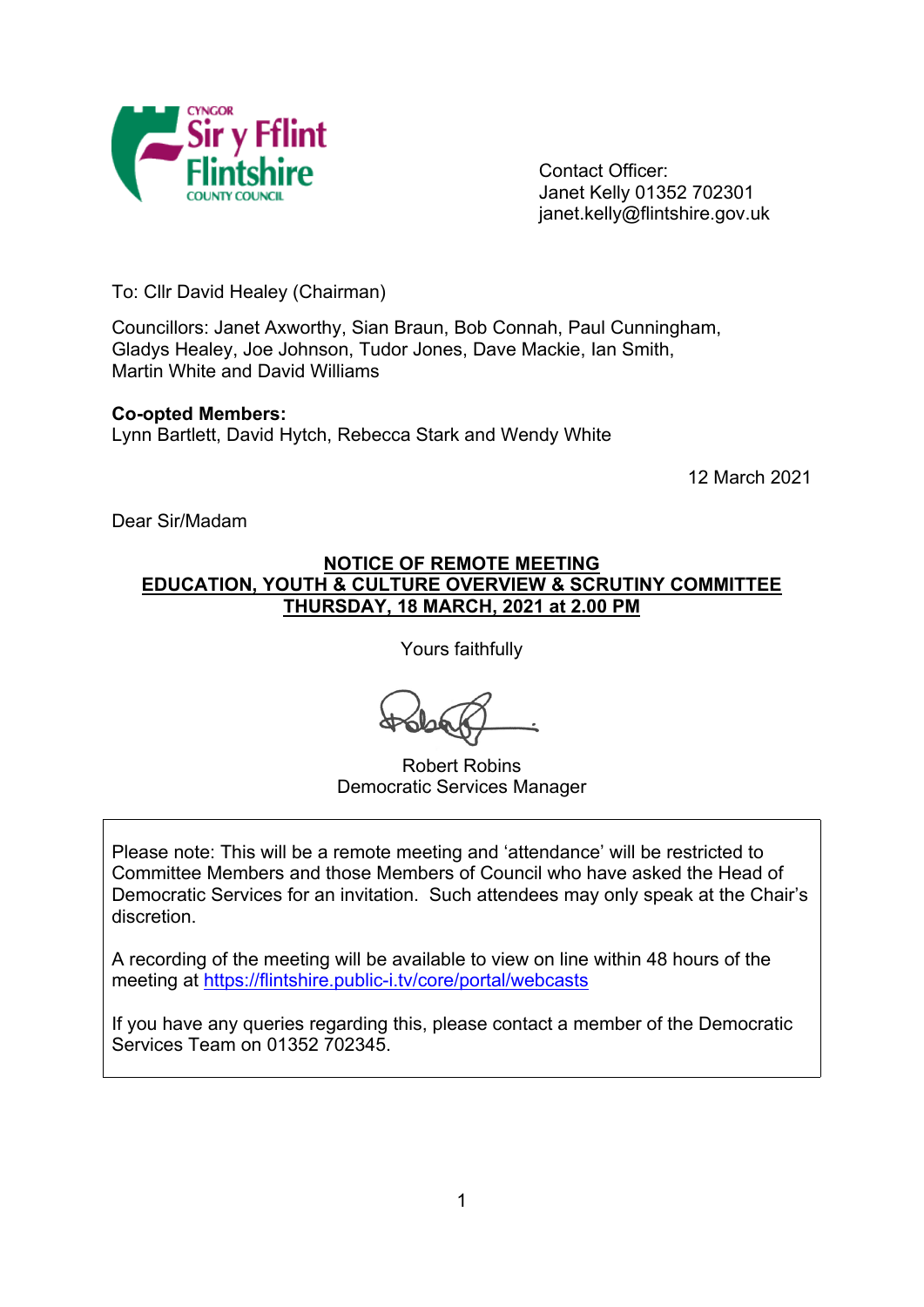# **A G E N D A**

# 1 **APOLOGIES**

**Purpose:** To receive any apologies.

## 2 **DECLARATIONS OF INTEREST (INCLUDING WHIPPING DECLARATIONS)**

**Purpose:** To receive any Declarations and advise Members accordingly.

## 3 **MINUTES** (Pages 5 - 14)

**Purpose:** To confirm as a correct record the minutes of the meeting held on 28 January 2021.

### 4 **FORWARD WORK PROGRAMME AND ACTION TRACKING** (Pages 15 - 24)

Report of Overview & Scrutiny Facilitator

**Purpose:** To consider the Forward Work Programme of the Education Youth & Culture Overview & Scrutiny Committee and to inform the Committee of progress against actions from previous meetings.

### 5 **COMMUNITY ASSET TRANSFER UPDATE** (Pages 25 - 30)

Report of Chief Officer (Education and Youth) - Leader of the Council and Cabinet Member for Education

**Purpose:** To provide an update on the impact the emergency situation has had on the Business Plan for Holywell Leisure Centre and Cambrian Aquatics

## 6 **UPDATE ON COUNCIL FUNDING FOR SCHOOLS** (Pages 31 - 38)

Report of Chief Officer (Education and Youth) - Leader of the Council and Cabinet Member for Education

**Purpose:** To outline to the Committee the proposal for distributing the additional £1m allocated to secondary schools in the 2021/22 budget.